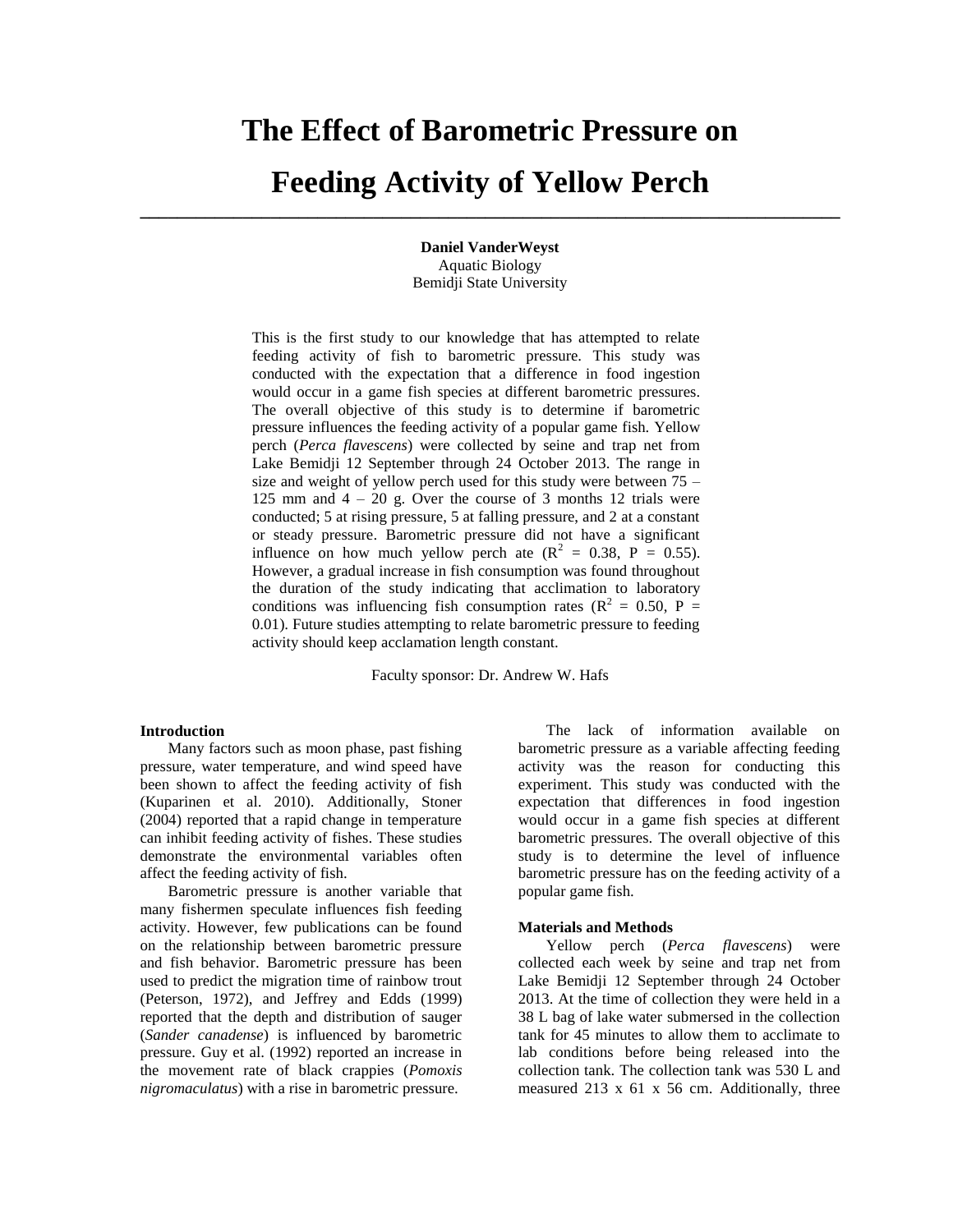test tanks were used that measured 62 x 32 x 43 cm (76 L).

After fish were acclimated for 24 hours in the collection tank they were fed 20 wax worms on a daily basis. Temperature  $(16 - 20 \text{ C}^{\circ})$ , pH  $(8.23 -$ 8.81), and dissolved oxygen concentration (4.00 – 8.69 mg/L) where held constant throughout the study following the recommendations of Conte (2004).

Each 76 L test tank had a divider put in place to split the tank in half, and an aeration tube was split into each compartment. For each trial, three fish were randomly selected from the collection tank and placed in each side of the three test tanks. Length (mm) and weight (g) of each fish was measured before each trial. Fish were starved for at least 1 d before each trial. Rough handling and moving fish to new aquatic enclosures provides a great deal of stress (Conte, 2004). Therefore, fish were handled with care at all times. Fish were reused for several consecutive trials due to the lack of individuals collected for the study. The range in size and weight of yellow perch used for this study were between  $75 - 125$  mm and  $4 - 20$  g. Conte (2004) provided evidence to suggest that it takes 6 h for a fish to recover from a disturbance therefore, each compartment was covered by cardboard to avoid human disturbance.

Wax worms were weighted before the trial periods, and the amount eaten was calculated after each 6 h trial period had ended. The average weight of wax worms was divided by the total weight of fish used in that session to calculate food consumption for each tank. Consumption rate for each of the three tanks were then averaged.

To analyze the daily trend, barometric pressure was recorded at start and end of each trial using a Professional Plus YSI meter. Barometric pressure was recorded from the Bemidji airport from weather underground online (Weather Underground Inc., 2013). Pressure was recorded from two different sources to compare and verify that pressure in the building did change as pressure changed outside the building. Pressure readings were also recorded at 6 and 12 hours prior to each trial to determine the trend in pressure change. Other readings such as pH, dissolved oxygen (mg/L), and temperature  $({}^{\circ}\text{C})$  were recorded at the time of feeding. The trend of pressure was determined based on if it rose by or fell by at least 1.52 mmHg, and was considered holding steady when the change was less than 0.76 mmHg during the trial period. After each trial, the water was changed to eliminate the build-up of waste products.

Data was analyzed by graphing pressure verses average consumption. Linear regression was used to determine if pressure was having a significant influence on consumption rates. Regression analysis was also used to determine if the date the trail was conducted influenced consumption rate.

### **Results**

Over the course of 3 months 12 trials were conducted; 5 at rising pressure, 5 at falling pressure, and 2 at a constant or steady pressure. Barometric pressure did not have a significant influence on how much yellow perch ate (Figure 1,  $R^2 = 0.38$ , P = 0.55).



Figure 1. – Shows the weight of food eaten during each test session per gram of fish, plotted against the mean pressure in mmHg during the trial. R stands for rising pressure, F for falling pressure, and S for pressure holding steady.

Linear regression analysis indicated there was not a significant relationship between how much the perch ate and barometric pressure at either of the pressure trends tested (Falling,  $P = 0.98$  Rising,  $P = 0.63$ ). There was, however, evidence to suggest consumption rates of yellow perch increased throughout the duration of the study ( $R^2 = 0.50$ , P= 0.01, Figure 2).

#### **Discussion**

The findings of this study do not support the hypothesis that pressure affects a fish's feeding activity. This is the first study to our knowledge that has attempted to directly relate feeding activity to barometric pressure. Barometric pressure has been shown to influence vertical migration and movement rates of black crappie (Guy et al. 1992). Fish movement occurs to reduce the amount of energy required to be suspended in the water column (Neighbors and Nafpaktitis, 1982). Guy et al. (1992) suggested these movements were related to feeding activity.